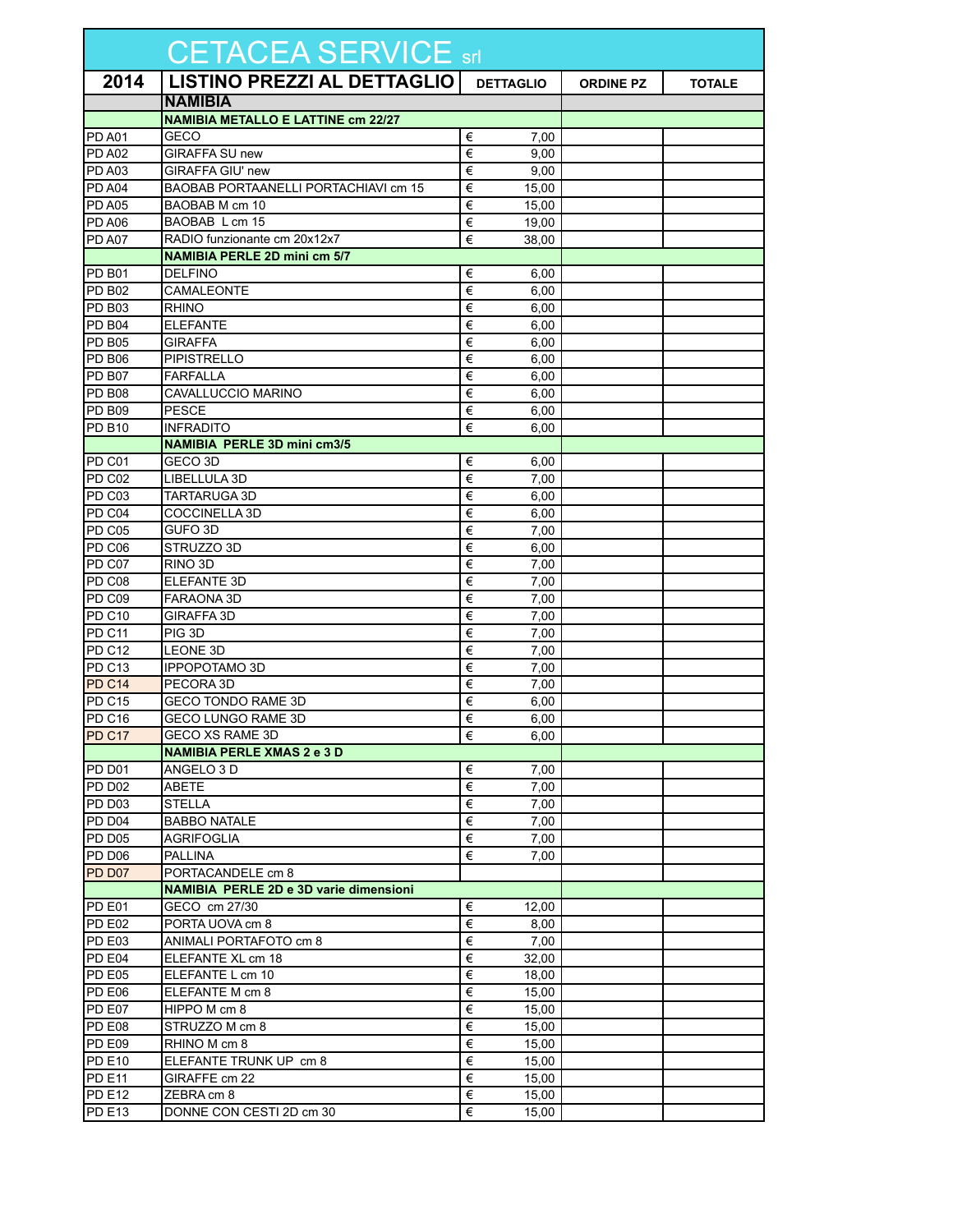|                 | <b>NAMIBIA BOSCIMANI</b>                                   |   |       |  |  |  |  |
|-----------------|------------------------------------------------------------|---|-------|--|--|--|--|
| <b>BM02</b>     | <b>BRACCIALE LEGNO PELLE SEMI</b>                          | € | 18,00 |  |  |  |  |
| <b>BM03</b>     | <b>BRACCIALE STRUZZO</b>                                   | € | 22,00 |  |  |  |  |
| <b>BM04</b>     | COLLANA SEMI E STRUZZO ELABORATE                           | € | 38,00 |  |  |  |  |
| <b>BM05</b>     | COLLANA SEMI E STRUZZO                                     | € | 28,00 |  |  |  |  |
| <b>BM 06</b>    | ORECCHINI STRUZZO                                          | € | 12,00 |  |  |  |  |
|                 | <b>NAMIBIA HIMBA</b>                                       |   |       |  |  |  |  |
| HI 01           | <b>SEMI MAKALANE</b>                                       | € | 8,00  |  |  |  |  |
| HI 02           | BRACCIALE HIMBA S                                          | € | 6,00  |  |  |  |  |
| HI 03           | <b>BRACCIALEHIMBA M</b>                                    | € | 7,00  |  |  |  |  |
| HI 04           | <b>BRACCIALI HIMBAL</b>                                    | € | 8,00  |  |  |  |  |
|                 | <b>NAMIBIA PERSONALIZZAZIONI &amp; APPLICAZIONI</b>        |   |       |  |  |  |  |
| <b>PER 01</b>   | SEMI DI MAKALANE PERSONALIZZATI                            |   |       |  |  |  |  |
| <b>PER 02</b>   | ANELLA E CATENA X PORTACHIAVI                              |   |       |  |  |  |  |
| <b>PER 03</b>   | ANELLA E MOSCHETTONE X PORTACHIAVI                         |   |       |  |  |  |  |
| <b>PER 04</b>   | MAGNETE E PERSONALIZZAZIONE ZOO                            |   |       |  |  |  |  |
|                 | NAMIBIA MERCATI varie, MASCHERE/ SCULTURE/VARIE, TIKOLOSHE |   |       |  |  |  |  |
|                 | <b>KENIA</b>                                               |   |       |  |  |  |  |
|                 | <b>ANNE</b>                                                |   |       |  |  |  |  |
| KN 01           | <b>SMALL ANIMALS CM 5</b>                                  | € | 1,00  |  |  |  |  |
| <b>KN02</b>     | MEDIUM ANIMALS CM 7                                        | € | 2,50  |  |  |  |  |
| <b>KN 02a</b>   | MEDIUM ANIMALS CM 7 Buste 5 animali personalizza €         |   | 7,50  |  |  |  |  |
| <b>KN 02b</b>   | MEDIUM ANIMALS CM 7 colorati magnete personalizi €         |   | 4,00  |  |  |  |  |
| <b>KN03</b>     | <b>COLLANE ANIMALI OSSO</b>                                | € | 7,00  |  |  |  |  |
| <b>KN04</b>     | <b>BAOBAB FOGLIE CM 20</b>                                 | € | 12,00 |  |  |  |  |
| <b>KN05</b>     | <b>BAOBAB FOGLIE CM 15</b>                                 | € | 9,00  |  |  |  |  |
|                 | PERSONALIZZAZIONE BAOBAB                                   |   |       |  |  |  |  |
|                 | <b>ZIMBABWE</b>                                            |   |       |  |  |  |  |
|                 | <b>ZIMBABWE KUDINDA</b>                                    |   |       |  |  |  |  |
| <b>KS01</b>     | BORSELLINI cm 10x12                                        | € | 7,00  |  |  |  |  |
| <b>KS02</b>     | PORTAPENNE cm 20x10                                        | € | 9,90  |  |  |  |  |
| KSO3            | SET TRE Buste cm 20x10 - 20x12 - 24x20                     | € | 22,00 |  |  |  |  |
| <b>KS04</b>     | TOVAGLIETTE 31X41                                          | € | 13,00 |  |  |  |  |
| <b>KS05</b>     | COPRICUSCINI 40X40                                         | € | 22,00 |  |  |  |  |
| <b>KS06</b>     | BORSE SPONGE 5GB 5 NA                                      | € | 22,00 |  |  |  |  |
| <b>KS07</b>     | TELI AL METRO 1NABD 1NAMS 1NAND                            | € | 32,00 |  |  |  |  |
| <b>KS08</b>     | TOVAGLIA 230X145 6NAEL 6NADZZ                              | € | 90,00 |  |  |  |  |
| <b>KS09</b>     | RUNNER 160X40 9NABD                                        | € | 22,00 |  |  |  |  |
| <b>KS10</b>     | SHOPPER 14                                                 | € | 22,00 |  |  |  |  |
|                 | <b>ZIMBABWE TELI DIPINTI A MANO</b>                        |   |       |  |  |  |  |
| <b>ITC</b> a    | TC 240 220 X 150 BW                                        | € | 84,00 |  |  |  |  |
| TC b            | TC 220 X 160 OLD                                           | € | 59,00 |  |  |  |  |
| TC c            | TC 200 X 150 BW                                            | € | 66,00 |  |  |  |  |
| TC d            | TC 190X 140/150 LIGHT                                      | € | 55,00 |  |  |  |  |
| TC e            | TC 190X 140/150 BW                                         | € | 66,00 |  |  |  |  |
| TC f            | TC 160 X 150 170X 140                                      | € | 59,00 |  |  |  |  |
| TCg             | TC 150 X 100 LIGHT                                         | € | 39,00 |  |  |  |  |
| TC h            | TC 150 X 100 BW                                            | € | 49,00 |  |  |  |  |
| TC i            | SQUARE 135x 135 BW                                         | € | 59,00 |  |  |  |  |
| <b>TCI</b>      | ROUND cm140 Ø                                              | € | 45,00 |  |  |  |  |
| TC m            | ROUND cm160 Ø                                              | € | 52.00 |  |  |  |  |
| TC n            | RUNNER 150 130 X 50 40 LIGHT                               | € | 27,00 |  |  |  |  |
| TC o            | RUNNER 150 130 X 50 40 BW                                  | € | 32,00 |  |  |  |  |
| TC p            | <b>RUNNER 190 X 40 45 LIGHT</b>                            | € | 30,00 |  |  |  |  |
| TCq             | <b>RUNNER 90 x 40 35 BW</b>                                | € | 19,00 |  |  |  |  |
| TC r            | TC MEDIUM 90 x75                                           | € | 24,00 |  |  |  |  |
| TC <sub>s</sub> | UNDERPLATES 30 x 40                                        | € | 12,00 |  |  |  |  |
| <b>TC</b> t     | MODERN 60X 50 BW                                           | € | 24,00 |  |  |  |  |
| TC u            | <b>CUSHION COVER 45 X 45</b>                               | € | 15,00 |  |  |  |  |
|                 | <b>BATIK MINI</b>                                          | € | 7,00  |  |  |  |  |
|                 | <b>BATIK 13X12</b>                                         | € | 9,00  |  |  |  |  |
|                 | <b>DIPINTI A MANO</b>                                      |   |       |  |  |  |  |
| <b>ZBCH</b>     | ARTICOLI I CUI PREZZI SONO SU RICHIESTA                    |   |       |  |  |  |  |
|                 | <b>ZIMBABWE BIGIOTTERIA</b>                                |   |       |  |  |  |  |
|                 | <b>ZIMBABWE SCULTURE</b>                                   |   |       |  |  |  |  |
|                 | <b>ZIMBABWE QUADRI</b>                                     |   |       |  |  |  |  |